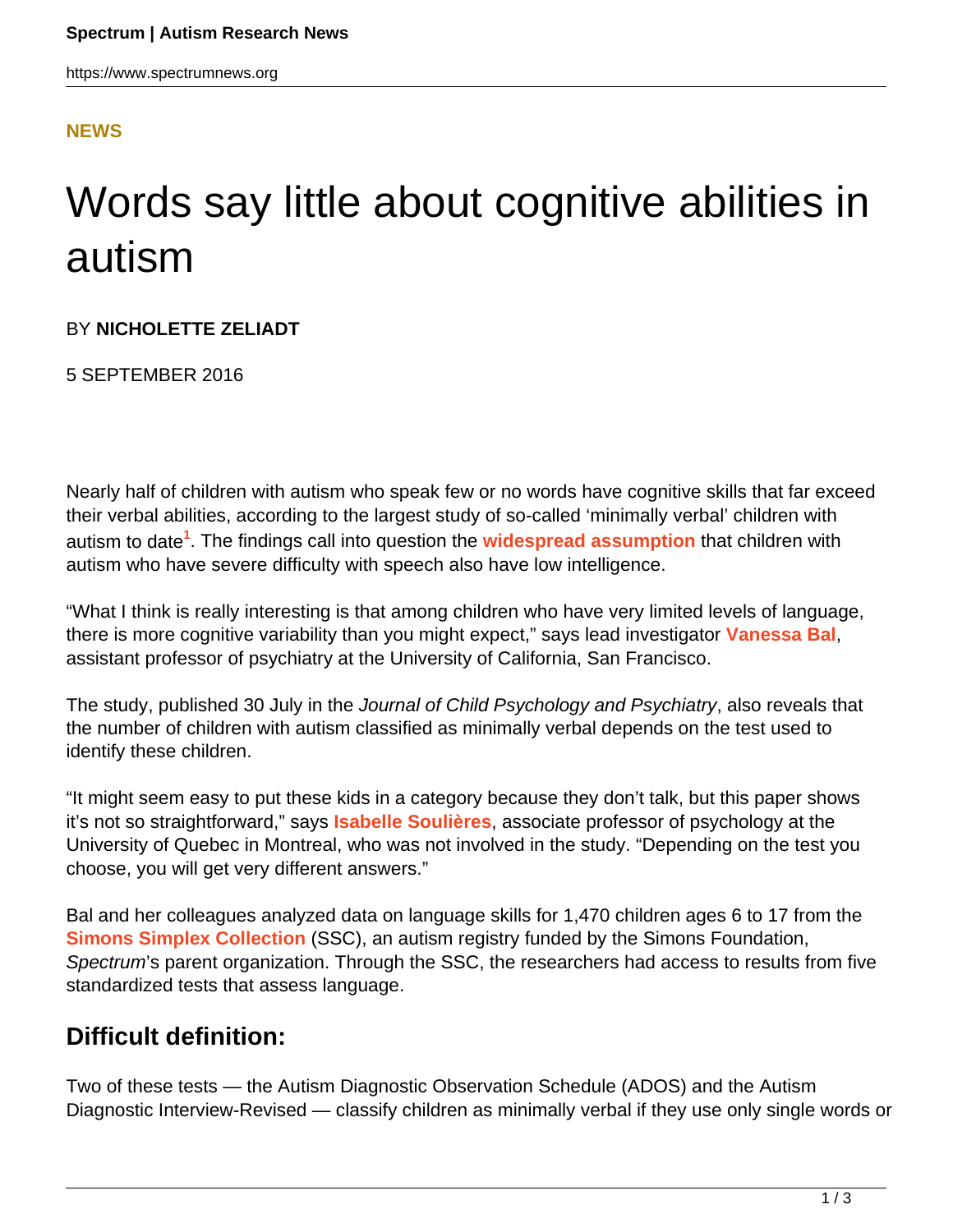simple phrases such as 'want juice.'

The other three tests use various criteria. One classifies children as minimally verbal if they rely primarily on gestures and single words to communicate. Another puts children in that category if they don't use phrases or sentences at all. The third uses a vocabulary of 25 or fewer words as its benchmark.

Of the entire SSC group, 18 percent were minimally verbal according to at least one test. The ADOS flagged nearly 93 percent of these minimally verbal children. By contrast, a test called the Vineland Adaptive Behavior Scales captured only 26 percent.

The researchers found only a partial overlap among the children the different tests identified as minimally verbal: 41 percent of minimally verbal children scored as such on three or more tests and 23 percent met the criteria on two tests. The remaining 36 percent qualified as minimally verbal on only one test.

The discrepancies highlight a challenge for researchers who study minimally verbal children with autism, says **[Connie Kasari](https://www.spectrumnews.org/author/conniekasari/)**, professor of human development and psychology at the University of California, Los Angeles, who was not involved in the study. "We're struggling with how to define who the minimally verbal kids are," she says.

## **Intellectual divide:**

Inconsistency across measures makes it difficult for researchers to compare results from one study to the next, Bal says.

But no one test can capture all minimally verbal children with autism. "There's huge variability in this population and no definition is going to capture the full range of kids," says **[Helen Tager-](https://www.spectrumnews.org/news/profiles/helen-tager-flusberg-decoding-the-language-of-autism/)[Flusberg](https://www.spectrumnews.org/news/profiles/helen-tager-flusberg-decoding-the-language-of-autism/)**, director of the Center for Autism Research Excellence at Boston University, who was not involved in the work.

Bal and her colleagues also examined results from intelligence tests that contain only some questions that require language. Using these results, the researchers compared the children's verbal cognitive skills, such as their ability to name objects, with their performance on nonverbal tasks, such as copying line drawings.

They found that regardless of the method used to classify children as minimally verbal, 43 to 52 percent of minimally verbal children have significantly higher nonverbal than verbal intelligence scores. By contrast, typically developing children tend to achieve similar scores on the verbal and nonverbal parts of intelligence tests, Bal says.

The findings suggest language difficulties do not necessarily stem from cognitive problems in